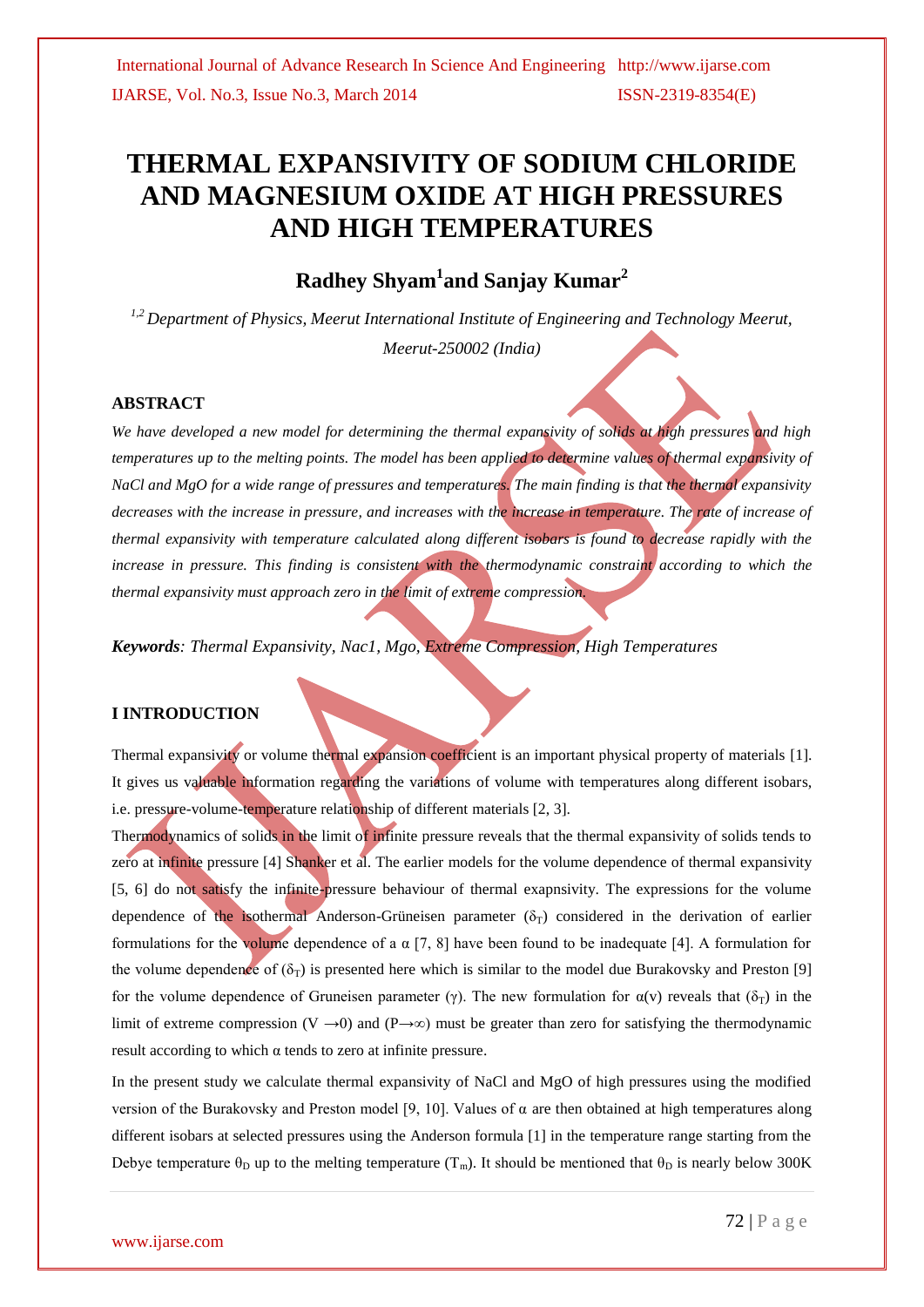# International Journal of Advance Research In Science And Engineering http://www.ijarse.com

### IJARSE, Vol. No.3, Issue No.3, March 2014 ISSN-2319-8354(E)

for NaCl, and nearly 950K for MgO. The melting temperature for NaCl is nearly 1100K whereas that for MgO is approximately 3000 K.

#### **II METHOD OF ANALYSIS**

The thermal expansivity or volume thermal expansion coefficient  $\alpha$  is defined as

$$
\alpha = \frac{1}{V} \left( \frac{\partial V}{\partial T} \right)_P \tag{1}
$$

The thermal expansivity  $\alpha$  of solids at different compressions, i.e. V/V<sub>0</sub> are determined using the thermodynamic constraint developed by Stacey [11] in the limit of extreme compression (volume V→0 and pressure P→∞). We have formulated expressions for determining values of  $\alpha$  as a function of compression and temperature. We have obtained results for  $\alpha$  in case of NaCl and MgO along different isobars at selected pressures with increasing temperature.

The Anderson-Grüneisen parameter is an important physical quantity for understanding the thermoelastic properties of solids at high pressures and high temperatures  $[12 - 14]$ . In the present paper we study the volume dependence of the Anderson-Grüneisen parameter and derive an improved formula for thermal expansivity of solids which is found to be consistent with the thermodynamic constraint at extreme compression. The isothermal Anderson-Grüneisen parameter  $\delta_T$  is defined as

$$
\delta_{\rm T} = -\frac{1}{\alpha K_{\rm T}} \left( \frac{\partial K_{\rm T}}{\partial T} \right)_{\rm P}
$$
\nand the isothermal bulk modulus.  
\n
$$
K_{\rm T} = V \left( \frac{\partial P}{\partial V} \right)_{\rm T}
$$
\nUsing the thermodynamic identity.  
\nIn Eq. (2) we get  
\n
$$
\delta_{\rm T} = \frac{\alpha}{V} \left( \frac{\partial \alpha}{\partial V} \right)_{\rm T}
$$
\n(4)  
\n(5)

Equations (1) and (5) reveals that in the limit V→0,  $\alpha$  will tend to zero only when  $\delta_T$  remains finite and positive equal to  $\delta_{T\infty}$ . According to the model of Burakovsky and Preston [9] we can write

$$
\delta_{\mathrm{T}} = \delta_{\mathrm{T}\infty} + \mathbf{C}_1 \left( \frac{\mathbf{V}}{\mathbf{V}_0} \right)^{\frac{1}{3}} + \mathbf{C}_2 \left( \frac{\mathbf{V}}{\mathbf{V}_0} \right)^{\mathrm{m}} \tag{6}
$$

www.ijarse.com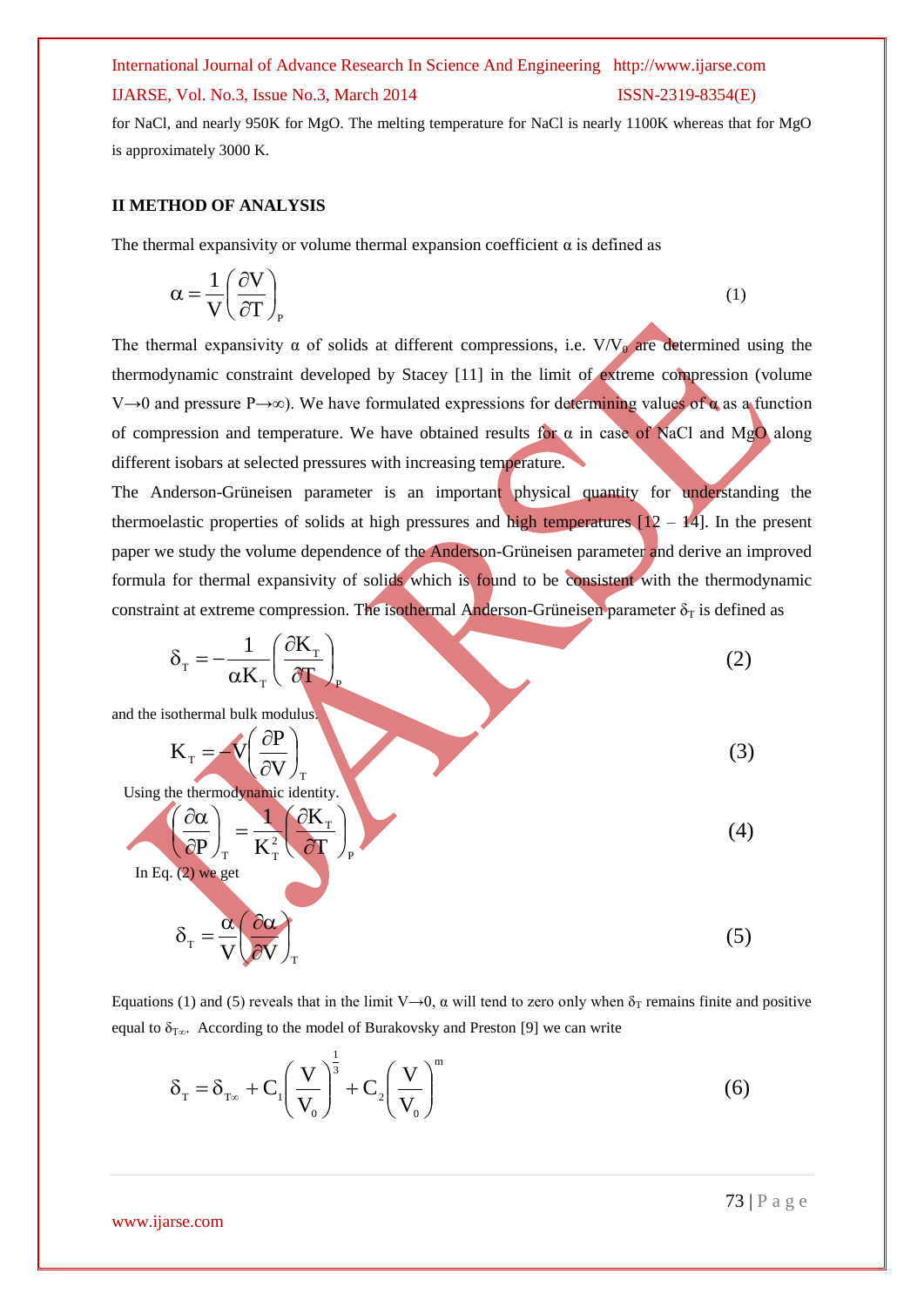## International Journal of Advance Research In Science And Engineering http://www.ijarse.com IJARSE, Vol. No.3, Issue No.3, March 2014 ISSN-2319-8354(E)

where  $C_1$ ,  $C_2$  and m are constraints depending on the material. Substituting Eq. (5) for  $\delta_T$  in Eq. (6) and then integrating we find the following expression for the thermal expansivity  $\alpha$ 

$$
\frac{\alpha}{\alpha_0} = \left(\frac{V}{V_0}\right)^{\delta_{T_{\infty}}} \exp\left\{-3C_1 \left[1 - \left(\frac{V}{V_0}\right)^{\frac{1}{3}}\right] - \frac{C_2}{m} \left[1 - \left(\frac{V}{V_0}\right)^m\right]\right\}
$$
(7)

Where  $\alpha_0$  is the value of  $\alpha$  at P = 0.

#### **III RESULTS AND DISCUSSIONS**

Thermodynamics of solids at extreme compressions (V→0, and P→∞), it has been found by Stacy [11] that  $\alpha \rightarrow 0$ , but  $\alpha \rightarrow 0$  only when  $\delta_{\rm T} \rightarrow \delta_{\infty}$  a finite positive value. The experimental data corresponding to the low compression region and for a limited range of temperature are available in the literature for NaCl [1] and MgO [5, 6]. We use this data to fit equations (6) and (7) in order to determine the parameters,  $C_1$ ,  $C_2$  and m. We find  $\delta_{T\infty} = 2$ ,  $C_1 = C_2 = 1.78$ , m = 1.5 for NaCl using  $\delta_T^0 = 5.56$  and  $\delta_{T\infty} = 2$ ,  $C_1 = C_2 = 1.39$ , m = 1.5 for MgO using  $\delta_{\rm T}^0$  = 4.78, the zero-pressure value of  $\delta_{\rm T}$ . With the help of these parameters, we have calculated  $\alpha$  at different compressions using Eq.(7) for NaCl and MgO at initial temperatures 300K and 1000K respectively. The initial temperatures are close to the Debye temperatures  $\theta_D$  for NaCl (300K) and MgO (1000K). The results are given in Tables 1 and 2. Values of  $\alpha$  determined from Eq. (7) are listed at different compressions corresponding to pressures obtained from the modified Rydberg-Vinet EOS used by Singh [15].

Now, we calculate the thermal expansivity along different isobars at pressures given in Tables 1 and 2 using the Anderson formula

$$
\alpha = \alpha_0 \left[ 1 - \alpha_0 \delta_\text{T}^0 (T - T_0) \right]^{-1}
$$
 (8)

Equation (8) is valid at high temperatures such that  $T \ge \theta_D$ . Values of  $\alpha(T)$  are obtained from Eq. (8) taking  $\alpha_0$ ,  $\delta_{\rm T}^0$  and  $T_0$  at appropriate pressure along an isobar. The results given in Table 1 and 2 reveal that  $\alpha$  decreases fast with the increases in pressure or compression, and  $\alpha$  increase with the increase in temperature along an isobar. The effect of temperature on thermal expansivity  $\alpha$  is reduced considerably at high compressions. At high pressures the anharmonic effects in the solid are suppressed considerably so that the thermal expansivity increases very slowly with the increase in temperature for NaCl as well as MgO.

#### **IV CONCLUSIONS**

Í

The formulation of the variation of thermal expansivity of solids with the change in compression used in the present study is consistent with the thermodynamic boundary condition in the limit of extreme compression. This ensures the reliability of the results for thermal expansivity at high pressures. For NaCl and MgO the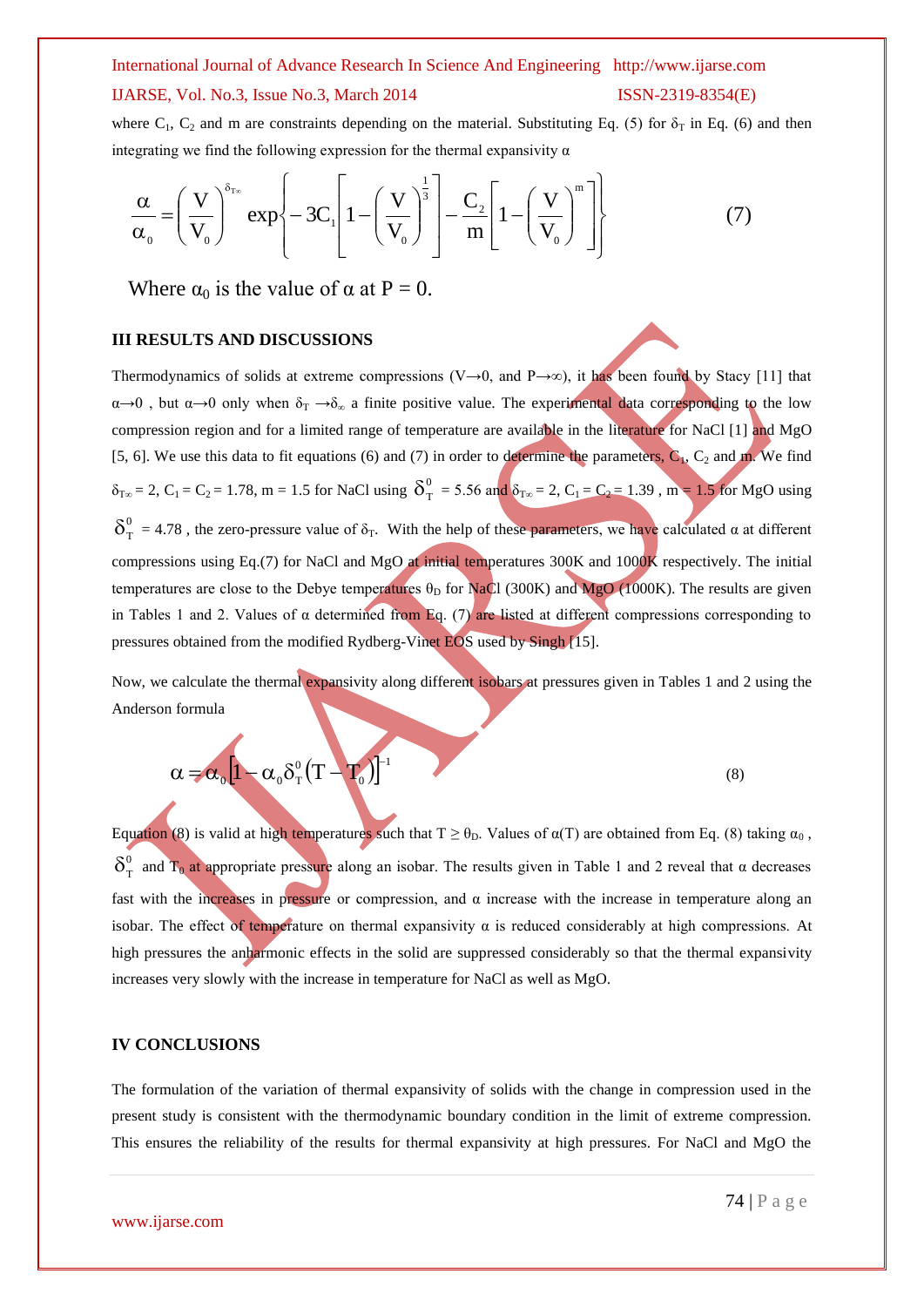## International Journal of Advance Research In Science And Engineering http://www.ijarse.com

#### IJARSE, Vol. No.3, Issue No.3, March 2014 ISSN-2319-8354(E)

results obtained in the present study are in good agreement with the values based on experimental data reported in the literature [8, 16]. Such a comparison is presented in Figures 1 and 2 for the thermal expansivity as a function of pressure and temperature.

#### **Table 1**

#### **Values Of Thermal Expansivity Along Different Isobars At Selected Pressures And Temperatures For Nacl.**

|         | ${\bf P}$      | $\delta_{\scriptscriptstyle T}^{\scriptscriptstyle 0}$ | $\alpha$ (10 <sup>-5</sup> K <sup>-1</sup> )<br>at different temperatures |       |       |       |                |        |  |
|---------|----------------|--------------------------------------------------------|---------------------------------------------------------------------------|-------|-------|-------|----------------|--------|--|
| $V/V_0$ |                |                                                        |                                                                           |       |       |       |                |        |  |
|         | (GPa)          |                                                        | 300 K                                                                     | 450 K | 600 K | 750 K | 900 K          | 1050 K |  |
| 1.00    | $\overline{0}$ | 5.56                                                   | 11.8                                                                      | 13.0  | 14.7  | 16.7  | 19.4           | 23.2   |  |
| 0.95    | 1.42           | 5.29                                                   | 8.92                                                                      | 9.59  | 10.44 | 11.7  | 12.5           | 13.8   |  |
| 0.90    | 3.36           | 5.23                                                   | 6.7                                                                       | 7.07  | 7.52  | 8     | 8.5            | 9.1    |  |
| 0.85    | 6.04           | 5.08                                                   | 4.99                                                                      | 5.28  | 5.5   | 5.72  | 5.98           | 6.32   |  |
| 0.80    | 9.72           | 4.92                                                   | 3.69                                                                      | 3.83  | 4.01  | 4.24  | 4.43           | 4.63   |  |
| 0.75    | 14.8           | 4.72                                                   | 2.7                                                                       | 2.73  | 2.75  | 2.8   | 2.89           | 2.98   |  |
| 0.70    | 21.8           | 4.62                                                   | 1.95                                                                      | 1.97  | 1.98  | 1.99  | $\overline{2}$ | 2.1    |  |
| 0.65    | 31.7           | 4.47                                                   | 1.4                                                                       | 1.42  | 1.43  | 1.44  | 1.45           | 1.46   |  |

**Table 2**

### **Values Of Thermal Expansivity Along Different Isobars At Selected Pressures And Temperatures For Mgo.**

| $V/V_0$ | P     | $\delta_{\scriptscriptstyle T}^{\scriptscriptstyle 0}$ | $\alpha$ (10 <sup>-5</sup> K <sup>-1</sup> )<br>at different temperatures |        |        |        |        |  |
|---------|-------|--------------------------------------------------------|---------------------------------------------------------------------------|--------|--------|--------|--------|--|
|         | (GPa) |                                                        | 1000 K                                                                    | 1500 K | 2000 K | 2500 K | 3000 K |  |
| 1.00    |       | 4.78                                                   | 4.44                                                                      | 4.96   | 5.63   | 6.51   | 7.71   |  |
| 0.95    | 9.21  | 4.66                                                   | 3.47                                                                      | 3.77   | 4.13   | 4.58   | 5.12   |  |
| 0.90    | 21.1  | 4.52                                                   | 2.71                                                                      | 2.88   | 3.08   | 3.31   | 3.58   |  |
| 0.85    | 36.6  | 4.40                                                   | 2.10                                                                      | 2.20   | 2.31   | 2.43   | 2.57   |  |
| 0.80    | 56.6  | 4.28                                                   | 1.61                                                                      | 1.66   | 1.72   | 1.79   | 1.86   |  |
| 0.75    | 82.7  | 4.16                                                   | 1.23                                                                      | 1.26   | 1.29   | 1.33   | 1.37   |  |
| 0.70    | 117   | 4.04                                                   | 0.933                                                                     | 0.950  | 0.969  | 0.988  | 1.01   |  |
| 0.65    | 163   | 3.93                                                   | 0.694                                                                     | 0.703  | 0.713  | 0.723  | 0.734  |  |
| 0.60    | 224   | 3.82                                                   | 0.508                                                                     | 0.512  | 0.518  | 0.523  | 0.528  |  |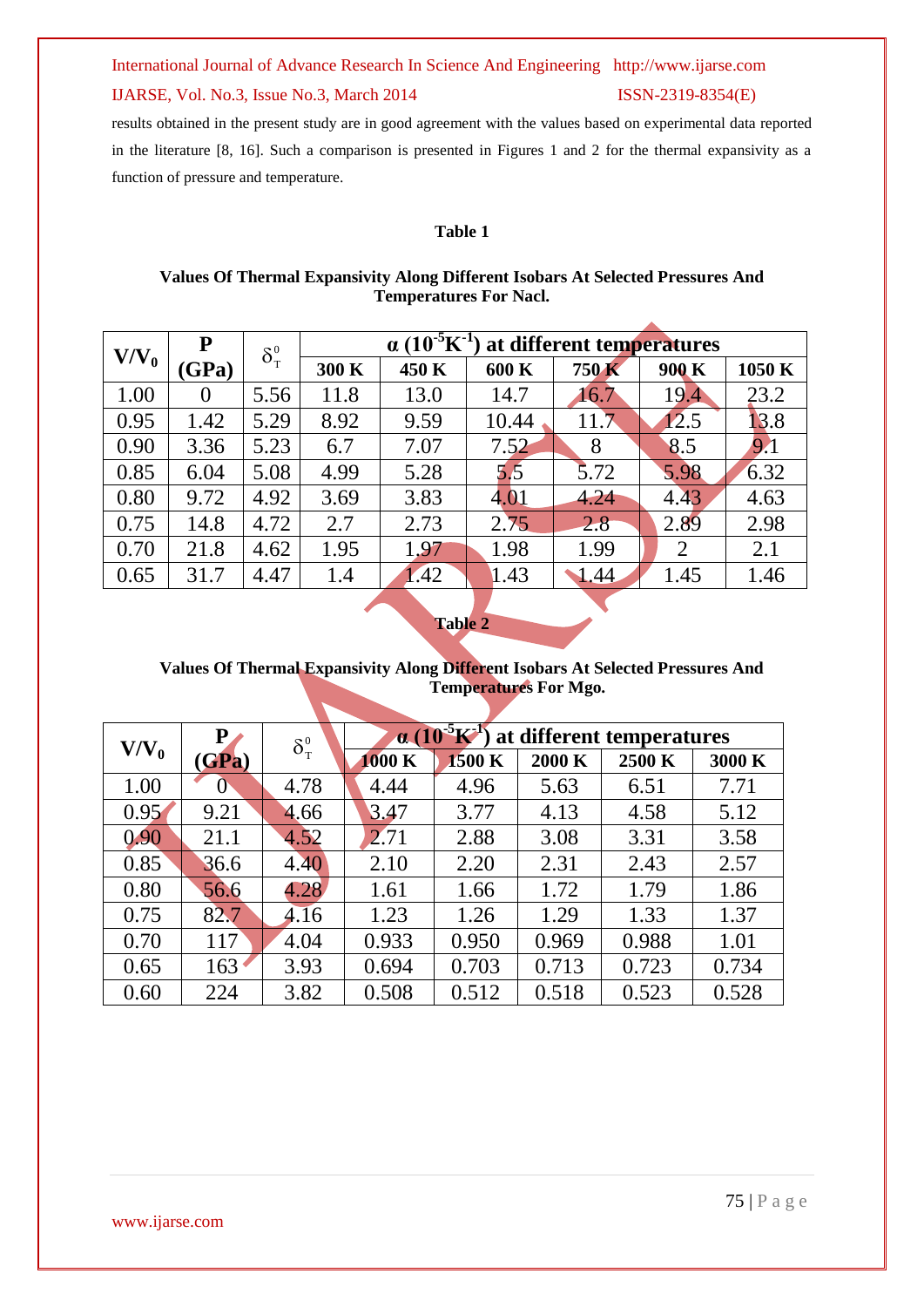## International Journal of Advance Research In Science And Engineering http://www.ijarse.com IJARSE, Vol. No.3, Issue No.3, March 2014 ISSN-2319-8354(E)



**Fig 1:Comparison of the Calculated and Experimental Values [1, 16] Of Thermal Expansivity For Nacl**



**Fig 2: Comparison of the calculated and experimental values [1, 8] of thermal expansivity for MgO**